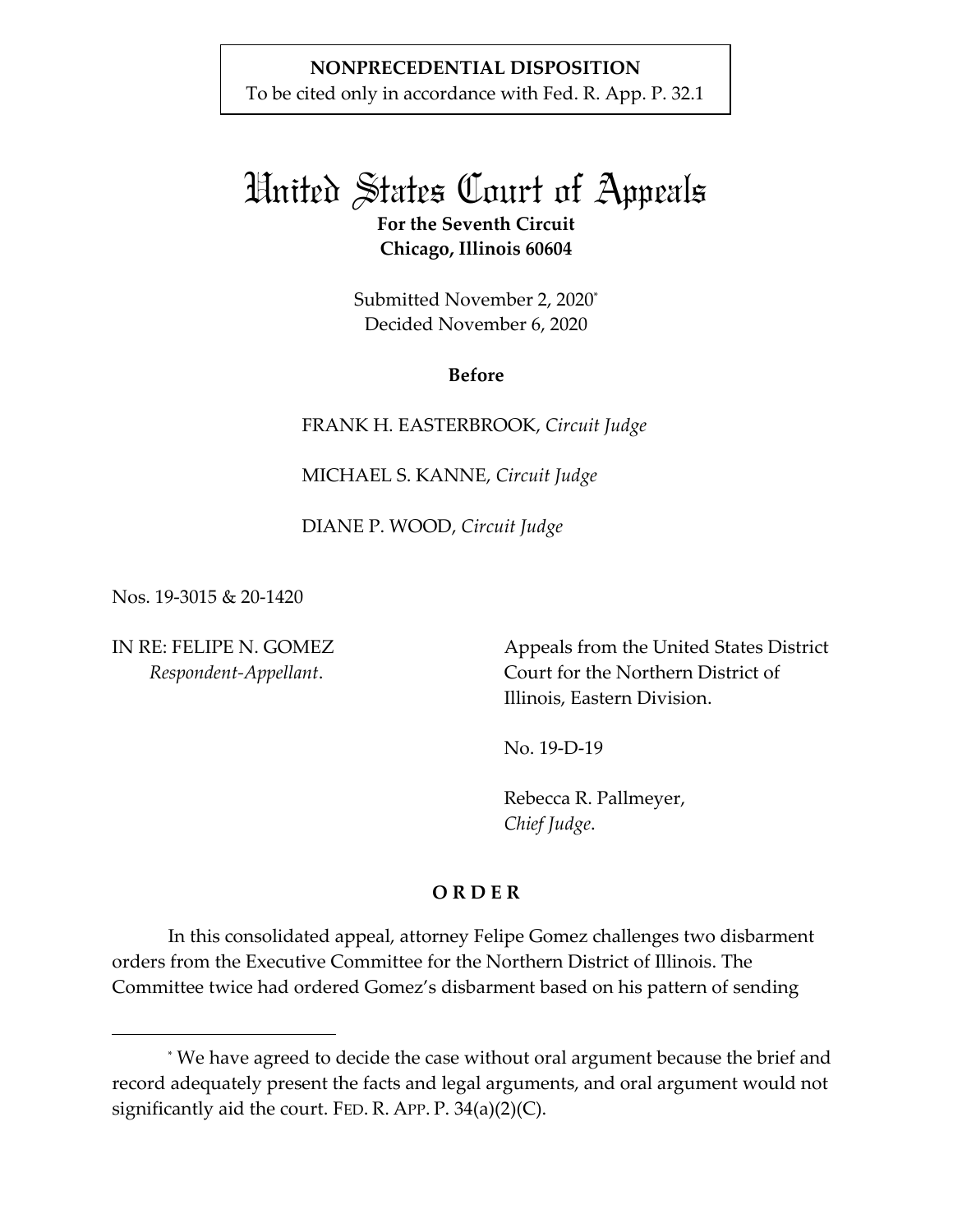harassing and threatening communications to other lawyers. Because the Committee acted well within its discretion to impose such discipline, we affirm.

Gomez, who was licensed to practice law in 2004, was accused in April 2019 by the City Prosecutor of the City of Chicago of sending, through emails and voicemails, threatening and harassing communications to other attorneys. The Executive Committee for the Northern District of Illinois, which handles the court's disciplinary proceedings, sent Gomez a show-cause order, directing him to explain why he should not be disciplined for violating ABA Model Rules of Professional Conduct 4.4(a) and 8.4(d) (regarding prejudicial and inappropriate conduct). Gomez did not respond—he maintains that he never received the show-cause order—and in June 2019, the Committee, finding him in violation of the ABA's Model Rules, suspended him from practicing law in the district for four months.

In May and June 2019, the Committee received two more letters from local attorneys accusing Gomez of sending harassing and threatening emails. The Committee again ordered Gomez to show cause why he should not be further disciplined for violating the same two provisions of the ABA Model Rules. Gomez—who does not dispute that he received the new order—responded that his emails were not subject to discipline because, first, he had sent them in his capacity as a litigant and not as an attorney and, second, they were communications made in furtherance of settlement negotiations and thus protected under Federal Rule of Evidence 408.

In October, the Committee, invoking its authority to control abusive conduct before its court, see *In re Chapman*, 328 F.3d 903, 905 (7th Cir. 2003), ordered Gomez disbarred for two years. The Committee agreed with Gomez's first argument in the context of ABA Model Rule 4.4(a) but determined that ABA Model Rule 8.4(d) was not limited to lawyers acting in the course of representing a client. As for Gomez's argument concerning Federal Rule of Evidence 408, the Committee found that the rule did not insulate harassing statements made during settlement negotiations from discipline. Gomez promptly appealed this order.

In November, Gomez sent to the Committee his own complaint charging two attorneys with misconduct, one of whom had reported him to the Committee six months earlier. The Committee rejected Gomez's complaint as meritless and ordered him again to show cause why he should not be further disciplined for making frivolous assertions against the two lawyers in violation of Rule 8.4(d). Gomez did not respond,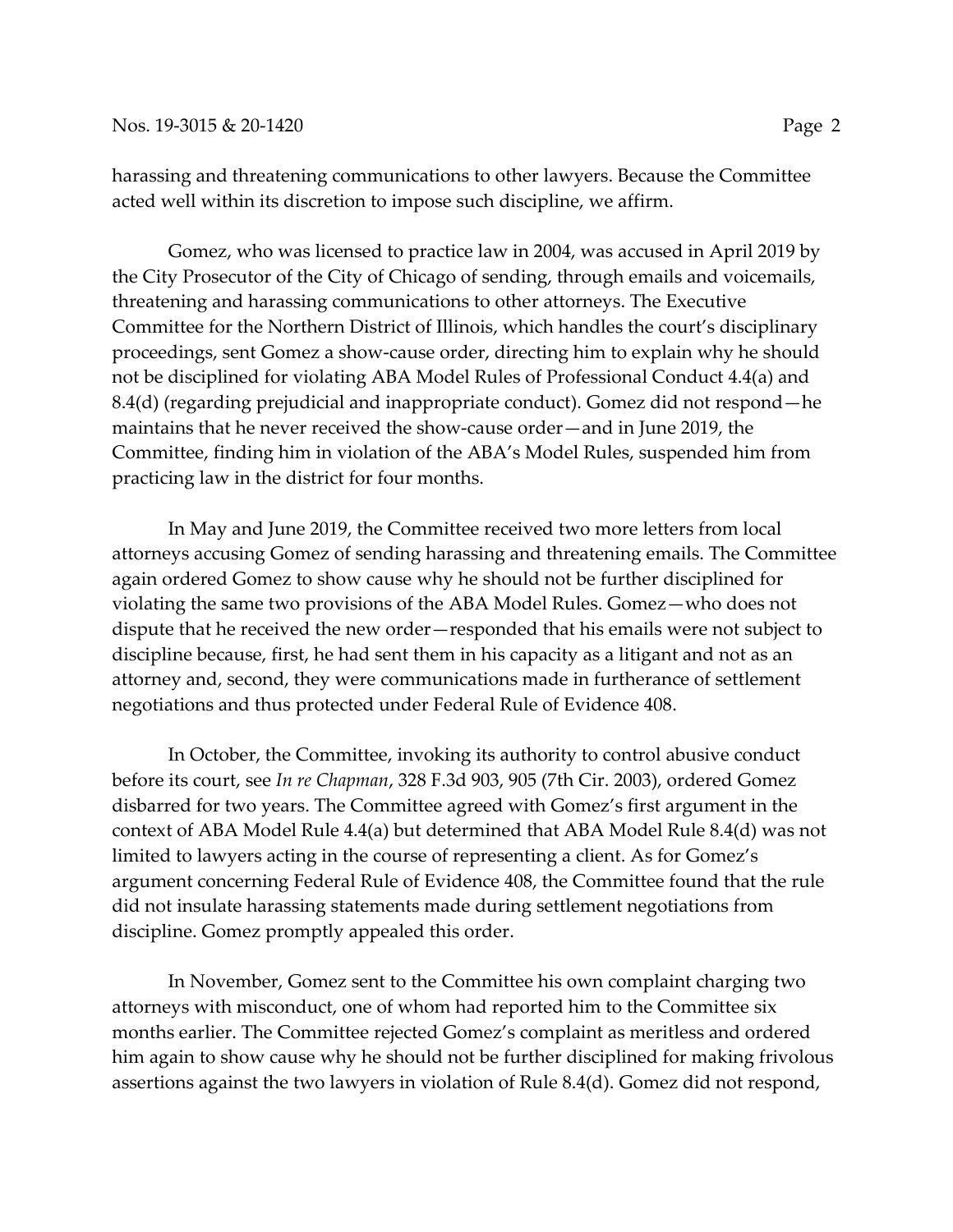and in February 2020 the Committee extended the period for him to seek reinstatement by two more years.

Gomez then filed a second notice of appeal purporting to challenge several of the Committee's orders—from June 2019, October 2019, and February 2020—as well as a district court's minute entry from March 2019 in a civil suit involving one of the attorneys who reported him to the Committee.

We previously ruled that Gomez's attempt to appeal the March 2019 minute entry and June 2019 order were untimely and not reviewable. We also consolidated Gomez's two remaining appeals, which cover the Committee's orders of October 2019 (No. 19-3015) and February 2020 (No. 20-1420).

On appeal, Gomez challenges the Committee's October 2019 ruling by reprising his argument that the ABA Model Rules apply only to attorneys representing clients and not to him—a pro se litigant who "happen[ed] to be an attorney." But he does not meaningfully contest the Committee's determination that Rule 8.4(d) can extend to lawyers' conduct beyond the representation of a client. Rule 8.4(d) is broadly worded, prohibiting lawyers from engaging "in conduct that is prejudicial to the administration of justice," and courts have applied the rule to lawyers outside the context of client representation. See Ellen J. Bennett & Helen W. Gunnarsson, *Annotated Model Rules of Professional Conduct*, CTR FOR PROF. RESP. (9th ed. 2019) (collecting cases). Given the deference we afford disbarment orders, see *In re Palmisano*, 70 F.3d 483, 488 (7th Cir. 1995), we regard the Committee's application of that rule to be within its discretion.

Gomez next challenges the Committee's February 2020 order on grounds that it disciplined him merely on the basis of a letter that he wrote to the Committee. This challenge is frivolous. The Committee had no other evidence to consider because Gomez did not respond to its Rule to Show Cause.

Lastly, to the extent Gomez seeks to challenge the June 2019 order (he asserts, for instance, that his failure to receive the initial show-cause order somehow voids the subsequent show-cause orders), we lack jurisdiction to review the order because he did not appeal it until well after the 60-day deadline. See FED. R. APP. P. 4(a)(1)(B)(i)*; Bowles v. Russell*, 551 U.S. 205, 214 (2007).